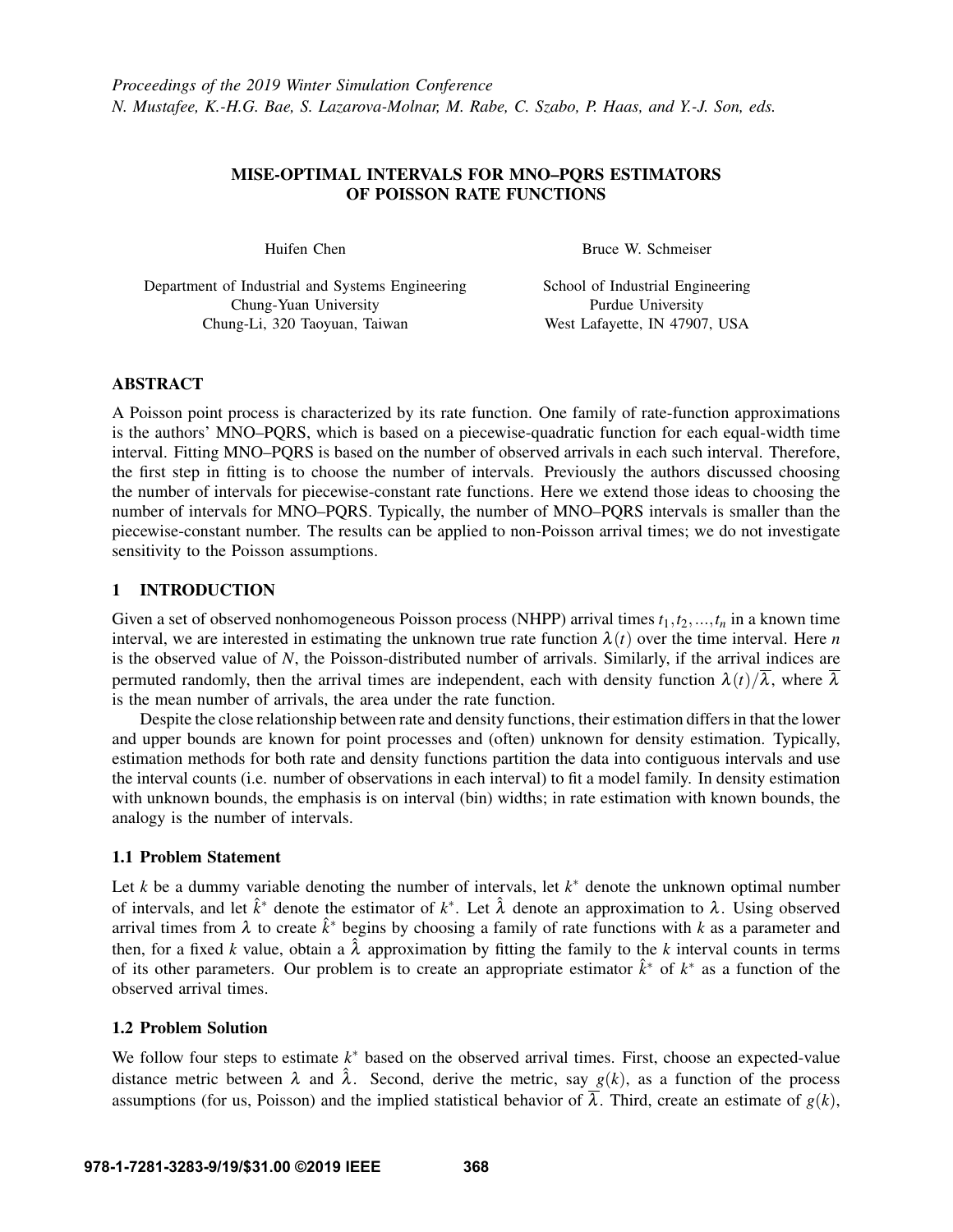say  $\hat{g}(k)$ , as a function of the observed arrival times. Fourth, choose a method that computes a value  $\hat{k}^*$ using  $\hat{g}(k)$  values to approximate  $k^*$  that minimizes *g* over  $k = 1, 2, \ldots$ 

In particular, in this paper our family of rate-function models, and method of fitting to count data from *k* intervals, is MNO–PQRS, developed in Chen and Schmeiser (2014; 2017) and reviewed in Section [3.1.](#page-2-0) Our decisions for the four steps to estimate *k* ∗ are as follows. First, our distance metric is the mean integrated squared error (MISE) criterion, as used in Chen and Schmeiser (2018) for the family of piecewise-constant rate functions. Second, we derive the MISE value, *g*(*k*), for the PQRS family in Section [3.3.](#page-3-0) Third, we obtain  $\hat{g}(k)$ , an unbiased estimator of  $g(k)$ , in Section [3.4.](#page-3-1) Fourth, rather than defining  $\hat{k}^*$  to be the global argmin of  $\hat{g}(k)$ , we introduce intuitively and empirically better heuristics in Section [3.5.](#page-4-0) Having chosen the number of intervals, the MNO–PQRS rate-function estimate is fitted using  $\hat{k}^*$  intervals.

Two other choices have been made: piecewise-constant family and I-SMOOTH family (Chen and Schmeiser 2011 and 2013), an iterative smoothing family and fitting method. Chen and Schmeiser (2018) consider the piecewise-constant family, defined by the *k* counts, use the MISE criterion, and define  $\hat{k}^*$ using the global minimum. For this paper, we attempted I-SMOOTH. After I-SMOOTH iteration *i*, a nonnegative piecewise-constant rate function with 2*<sup>i</sup> k* intervals is obtained; call this function I-SMOOTH (*i*). I-SMOOTH is reviewed in Appendix [A.](#page-9-0) In Appendix [A,](#page-9-0) we state *g* for I-SMOOTH(1). Ideally, we would present these values for I-SMOOTH(*i*) for  $i = 2, 3, \ldots, \infty$ , but the derivations become complicated. Based on comparisons in Chen and Schmeiser (2015), for fixed k, the I-SMOOTH( $\infty$ ) and MNO-PQRS results are similar, so likely their values of *k* ∗ are similar. Until analysis for general I-SMOOTH(*i*) is available, using MNO-PQRS with its  $\hat{k}^*$  is more appealing. Or, if I-SMOOTH(*i*) for larger values of *i* is used, probably the MNO–PQRS value of  $\hat{k}^*$  is more appropriate than the I-SMOOTH(1) value.

## 2 LITERATURE REVIEW

Rather than the usual literature review, we refer the reader to the review in Chen and Schmeiser (2018). We summarize two updates.

First is Chen and Schmeiser (2018) itself. They derive the *gMISE* criterion,  $g_C$ , for piecewise-constant rate functions, create an unbiased estimator  $\hat{g}_C$ , and estimate the MISE-optimal number of intervals with  $\hat{k}_{\text{C}}^*(\text{GM})$ , the global minimum (GM).

Second, Morgan (2019) fits a spline family with equal-width knot intervals using maximum likelihood. The number of intervals is a given algorithm parameter. She compares her spline rate function with the piecewise-linear rate function of Zheng and Glynn (2017) and with MNO–PQRS using  $\hat{k}_C^*(GM)$  intervals as suggested in Chen and Schmeiser (2018). Unlike last year, where we recommended using  $\hat{k}_C^*(GM)$ intervals to fit MNO–PQRS, we now recommend using  $\hat{k}_{\text{Q}}^*$  (LLM2-PC), as discussed in Section [3.5.](#page-4-0) We look forward to seeing Morgan et al. (2019).

### <span id="page-1-0"></span>3 MNO–PQRS: ESTIMATING THE NUMBER OF INTERVALS AND FITTING

MNO–PQRS, which fits a piecewise-quadratic function to *k* arrival counts, is detailed in Section [3.1.](#page-2-0) Then Sections [3.2](#page-2-1) through [3.5](#page-4-0) explain our approach to the four steps to determine an appropriate value of *k* from the arrival times  $t_1, t_2, \ldots, t_n$ .

A difference between determining the number of intervals *k* and MNO–PQRS fitting is that fitting treats arrival counts as deterministic whereas determining the number of intervals assumes distributional properties on the arrivals. Hence, we make a notational change from Chen and Schmeiser (2017), where the number of arrivals in the *i*th interval was denoted by (the constant)  $\lambda_i$ . In this paper, where the number of intervals is a decision variable,  $C_i(k)$  will denote the *i*th (random variable) count when there are *k* intervals.

The arrival counts  $C_i(k)$  do not depend on time scaling. Nevertheless, we use two time scales: Unitwidth intervals are central to both. For determining an appropriate number of intervals, *k*, we assume that arrival times lie in [0,1]; for fitting MNO–PQRS to *k* counts, we assume that the arrival times lie in [0, *k*]. That is, in Sections [3.2](#page-2-1) through [3.5](#page-4-0) the *i*th interval is  $((i-1)/k, i/k]$ , but in Section [3.1](#page-2-0) the *i*th interval is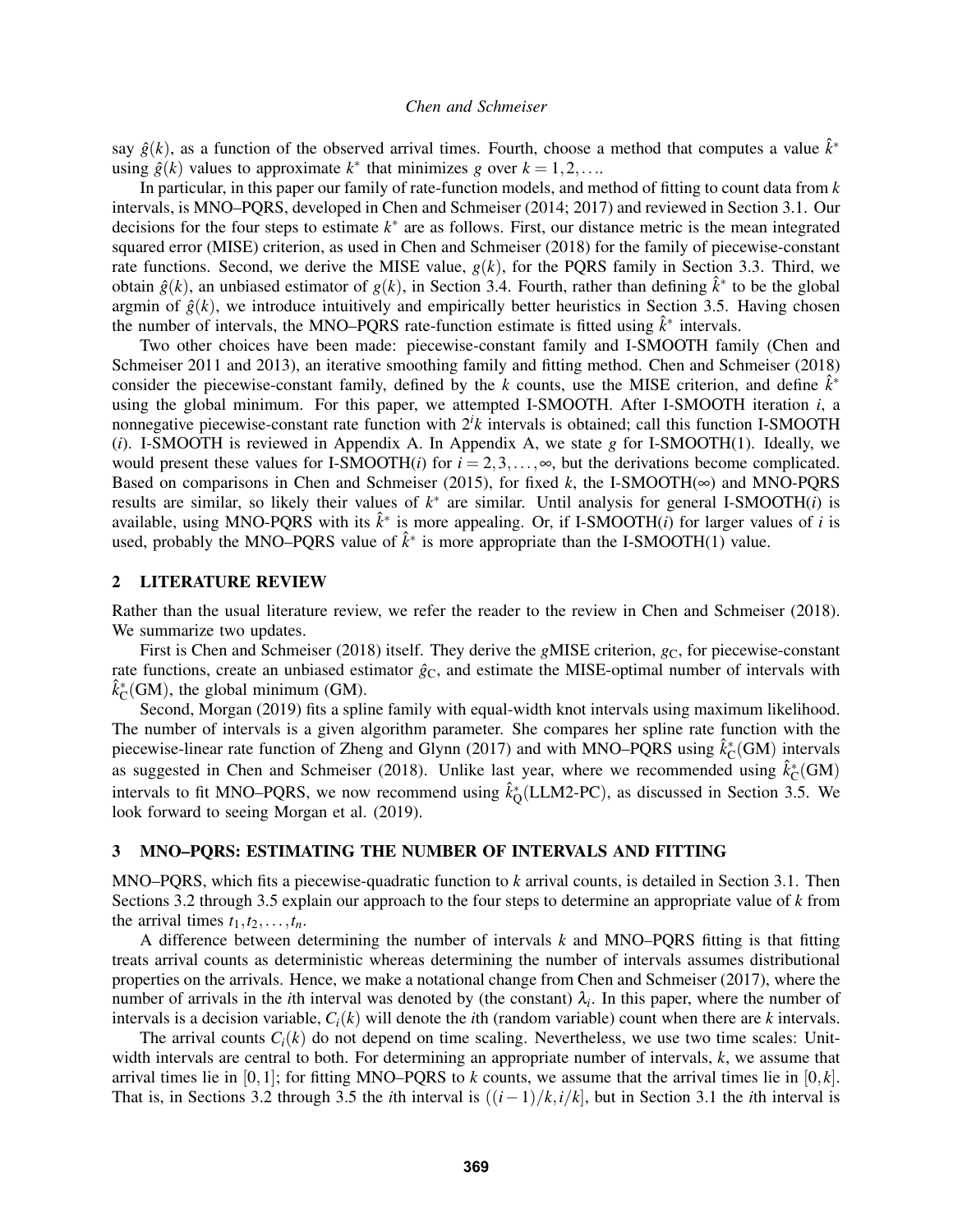(*i*−1,*i*]. Therefore, the rate function for determining the number of intervals is *k* times larger than the fitted MNO–PQRS rate function.

### <span id="page-2-0"></span>3.1 MNO–PQRS Review

Chen and Schmeiser (2014; 2017) propose the MNO–PQRS algorithm for smoothing a piecewise-constant rate function with rates  $\lambda_i = C_i(k)$ , for  $i = 1, 2, ..., k$  for the *k* equal-width intervals. MNO–PQRS, with no user-specified parameters, returns a smoother rate function that maintains the piecewise-constant rates.

MNO–PQRS proceeds in two steps: PQRS (Piecewise-Quadratic Rate Smoothing) returns a continuous and differentiable piecewise-quadratic function without regard to negativity. If negative rates occur, then MNO (Max Nonnegativity Ordering) returns the maximum of zero and another piecewise-quadratic function. Chen and Schmeiser (2015) propose an efficient inverse-transformation method to generate arrival times of a NHPP having the MNO–PQRS rate function.

MNO–PQRS considers five time-horizon contexts: Context 0 (cyclic) and finite-horizon Contexts 1–4 (two end-time rates, only left end-time rate, only right end-time rate, and no end-time rate specified, respectively). For Context 0, the rate cycles with period length *k*. For the four finite-horizon contexts, the rate function is defined only in time interval  $[0, k]$ . Although we have results for all five contexts, we discuss only Contexts 0 and 4 in this paper, so we define here no notation for the end-time rates.

We now state the MNO–PQRS rate function explicitly. Let  $q(x : a, b, c) = ax^2 + bx + c, x \in [0, 1]$ , denote a quadratic function in the unit interval. The PQRS function is

$$
\tau_0(t: \underline{a}, \underline{b}, \underline{c}) = q(x: a_i, b_i, c_i),
$$

where  $j = \max\{0, \lceil t/k \rceil - 1\}$  is the number of previous cycles,  $i = \max\{1, \lceil t - jk \rceil\}$  is the interval number, and  $x = t - jk - i + 1$  is the fractional time within interval *i* (except that the time intervals are closed on the right, so  $x = 1$  when *t* is integer).

The PQRS function has 3*k* parameters:  $\underline{a} = (a_1, a_2, \ldots, a_k), \underline{b} = (b_1, b_2, \ldots, b_k)$ , and  $\underline{c} = (c_1, c_2, \ldots, c_k)$ , which are chosen to maintain the piecewise-constant rates, continuity of the PQRS function and continuity of the derivatives. In particular, for Contexts 0 and 4 the 3*k* parameters are the linear functions

<span id="page-2-2"></span>
$$
a_i = \sum_{j=1}^k \alpha_{ij} C_j(k), \quad b_i = \sum_{j=1}^k \beta_{ij} C_j(k), \quad c_i = \sum_{j=1}^k \theta_{ij} C_j(k).
$$
 (1)

The constant weights  $\alpha_{ij}$ 's,  $\beta_{ij}$ 's, and  $\theta_{ij}$ 's depend only on the context, as shown in Chen and Schmeiser (2017).

If the PQRS function  $\tau_0$  is non-negative everywhere, the MNO–PQRS function  $\tau = \tau_0$ . Otherwise, the MNO logic modifies  $\tau_0$  by

$$
\tau^+(t: \underline{a}^+, \underline{b}^+, \underline{c}^+) = \max\{0, q(x: a_i^+, b_i^+, c_i^+)\},\
$$

where *i* and *x* are defined as for  $\tau_0$ . The parameters  $(\underline{a}^+, \underline{b}^+, \underline{c}^+)$  are computed using the MNO logic discussed in Chen and Schmeiser (2017). The MNO-PQRS rate function is then  $\tau = \tau^+$ .

## <span id="page-2-1"></span>3.2 The MISE Criterion

The MISE criterion is the mean integrated squared distance between the true rate function  $\lambda$  and the estimated rate function  $\hat{\lambda}$ . Under the assumption that arrival times are observed in the unit time interval, the MISE criterion is

$$
\mathsf{E}\bigg\{\int_0^1[\lambda(t)-\hat{\lambda}(t)]^2dt\bigg\}.
$$

Rather than using MISE directly, we use the *g*MISE criterion

$$
g(k) = \mathbf{E}\Big\{\int_0^1 [\hat{\lambda}^2(t) - 2\lambda(t)\hat{\lambda}(t)]dt\Big\}.
$$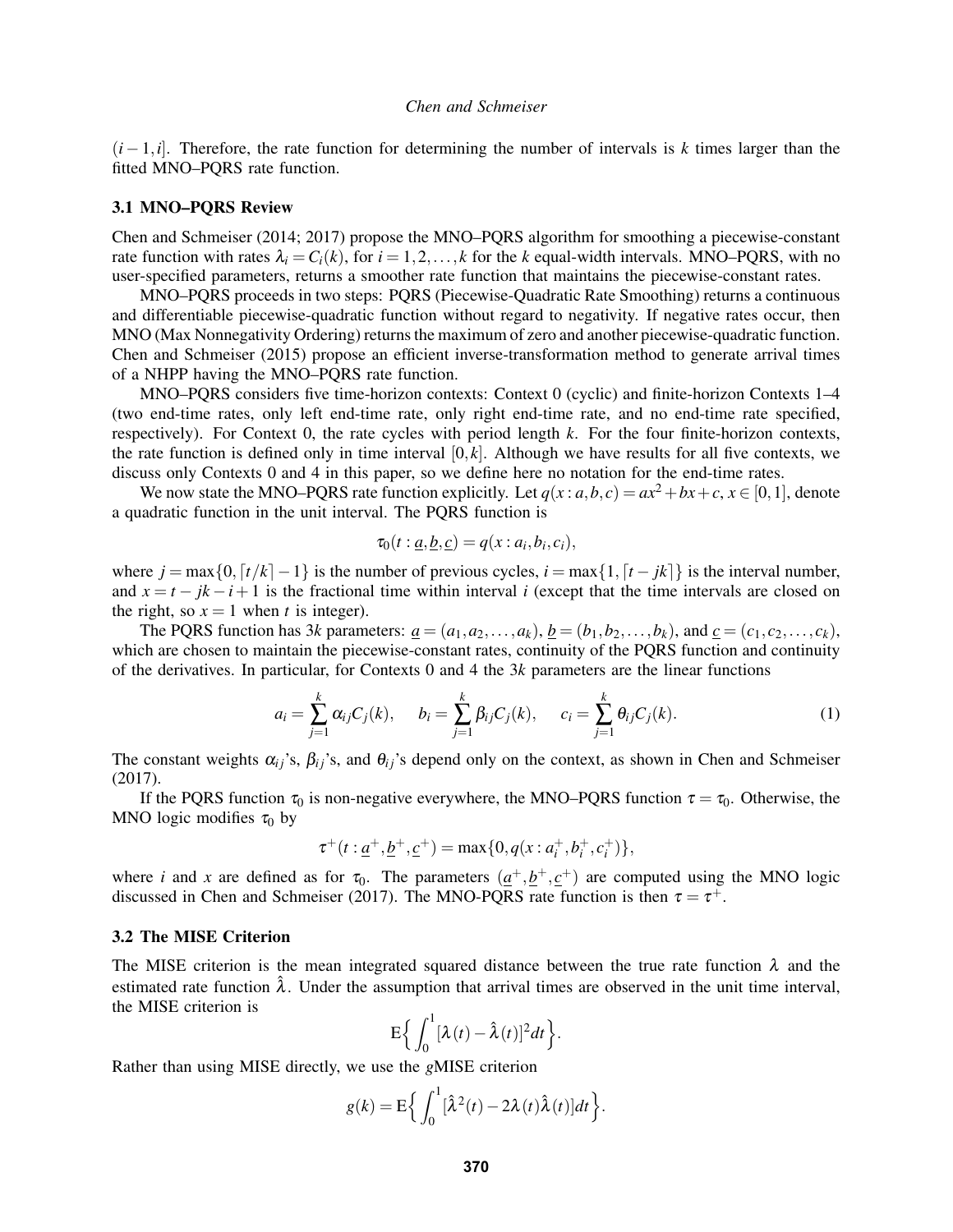Because  $\int_0^1 [\lambda(t)]^2 dt$  is a constant, minimizing *gMISE* yields the same result as minimizing MISE. We define the optimal number of intervals to be

$$
k^* \equiv \operatorname{argmin}_{k=1,2,\ldots} g(k).
$$

## <span id="page-3-0"></span>3.3 The *g*MISE Criterion for PQRS

Here we specialize  $g(k)$  to PQRS. We ignore the complication that arises from MNO's non-negatively logic. In practice, the fitted PQRS rate function is seldom negative. Ignoring negativity, however, harms the fitted MNO–PQRS rate function when the true rate is close to zero.

Fix the number of equal-width intervals,  $k$ , in  $\{1,2,...\}$ . The arrival count in the *i*th interval  $((i-1)/k,i/k]$ is  $C_i(k)$  for  $i = 1, 2, \ldots, k$ . The PQRS rate-function estimator at time  $t \in [0, 1]$  is then

<span id="page-3-4"></span>
$$
\hat{\lambda}_{\mathcal{Q}}(t;k) = kq(x: a_i, b_i, c_i),\tag{2}
$$

where  $i = \max\{1, [kt]\}\$ is the interval number, and  $x = kt - i + 1$  is the magnified fractional time within the *i*th magnified interval  $((i-1), i]$ . The 3*k* parameters  $(a, b, c)$  are as shown in Equation [\(1\)](#page-2-2).

Result [1](#page-3-2) states the *g*MISE function for the PQRS rate-function estimator, as a function of *k*.

<span id="page-3-2"></span>Result 1 Consider a NHPP on the unit interval with rate function λ. The *g*MISE criterion for the PQRS estimator  $\lambda_O(t;k)$  is

<span id="page-3-5"></span>
$$
g_{\mathcal{Q}}(k) = k \left\{ \overline{\lambda} - \left( \sum_{i=1}^{k} \mathbf{E}^{2} [C_{i}(k)] \right) + h_{\mathcal{Q}}(k) \right\},\tag{3}
$$

where

$$
h_Q(k) = \sum_{i=1}^k \frac{4E(a_i^2)}{45} + \frac{E(b_i^2)}{12} + \frac{E(a_ib_i)}{6} + \frac{2E(a_i)E[C_i(k)]}{3} + E(b_i)E[C_i(k)]
$$
  
-2E(b<sub>i</sub>) $\int_{(i-1)/k}^{i/k} (kt - i + 1)\lambda(t)dt - 2E(a_i)\int_{(i-1)/k}^{i/k} (kt - i + 1)^2\lambda(t)dt,$ 

 $E(a_i) = \sum_{j=1}^{k} \alpha_{ij} E[C_j(k)]$ ,  $E(b_i) = \sum_{j=1}^{k} \beta_{ij} E[C_j(k)]$ ,  $E(a_i b_i) = \sum_{j=1}^{k} \alpha_{ij} \beta_{ij} E[C_j(k)] + E(a_i) E(b_i)$ ,  $E(a_i^2) =$  $\sum_{j=1}^{k} \alpha_{ij}^{2} E[C_{j}(k)] + E^{2}(a_{i}), E(b_{i}^{2}) = \sum_{j=1}^{k} \beta_{ij}^{2} E[C_{j}(k)] + E^{2}(b_{i}), E[a_{i}C_{i}(k)] = E[C_{i}(k)][\alpha_{ii} + E(a_{i})],$  and  $E[b_iC_i(k)] = E[C_i(k)][\beta_{ii} + E(b_i)]$ . (For simplicity, the PQRS *c* is expressed as a function of *a* and *b*, and hence, does not appear in  $h<sub>O</sub>(k)$ ).

Although we do not provide the proof here, we note that this analytical form of *g*MISE for PQRS arises for three reasons. First, the integration of the quadratic function *q* is tractable. Second, the parameters *a* and *b* are linear combinations of the counts  $C_1(k), C_2(k), \ldots, C_k(k)$ . Third, we assume the Poisson properties, in particular  $E[C_i(k)] = \text{var}[C_i(k)]$  and  $\text{cov}[C_i(k), C_i(k)] = 0$  for  $i \neq j$ .

### <span id="page-3-1"></span>3.4 Estimating *g*MISE for PQRS

In practice,  $\lambda$  is unknown; therefore *gMISE* is unknown. Here we create an unbiased estimator of  $g<sub>O</sub>(k)$ based on NHPP arrival times  $T_1, T_2, \ldots, T_N$  in the unit interval. For any number of intervals  $k, N = \sum_{i=1}^k C_i(k)$ . In Section [3.5,](#page-4-0) we minimize the unbiased estimator,  $\hat{g}_Q$ , to estimate  $k^*$ .

For fixed *k*, Result [2](#page-3-3) provides an unbiased estimator  $\hat{g}_0(k)$  of the *gMISE* criterion  $g_0(k)$  for the PQRS estimator  $\hat{\lambda}_Q$  in Equation [\(2\)](#page-3-4). In this subsection only, we simplify the notation  $C_i(k)$  to  $C_i$ .

<span id="page-3-3"></span>**Result 2** Consider arrival times  $T_1, T_2, \ldots, T_N$  from the NHPP with unknown rate function  $\lambda$  on the unit interval. Let  $T_{ij}$  denote the *j*th arrival time in the *i*th time interval  $((i-1)/k, i/k]$ ,  $i = 1, \ldots, k$ ,  $j = 1, \ldots, C_i$ .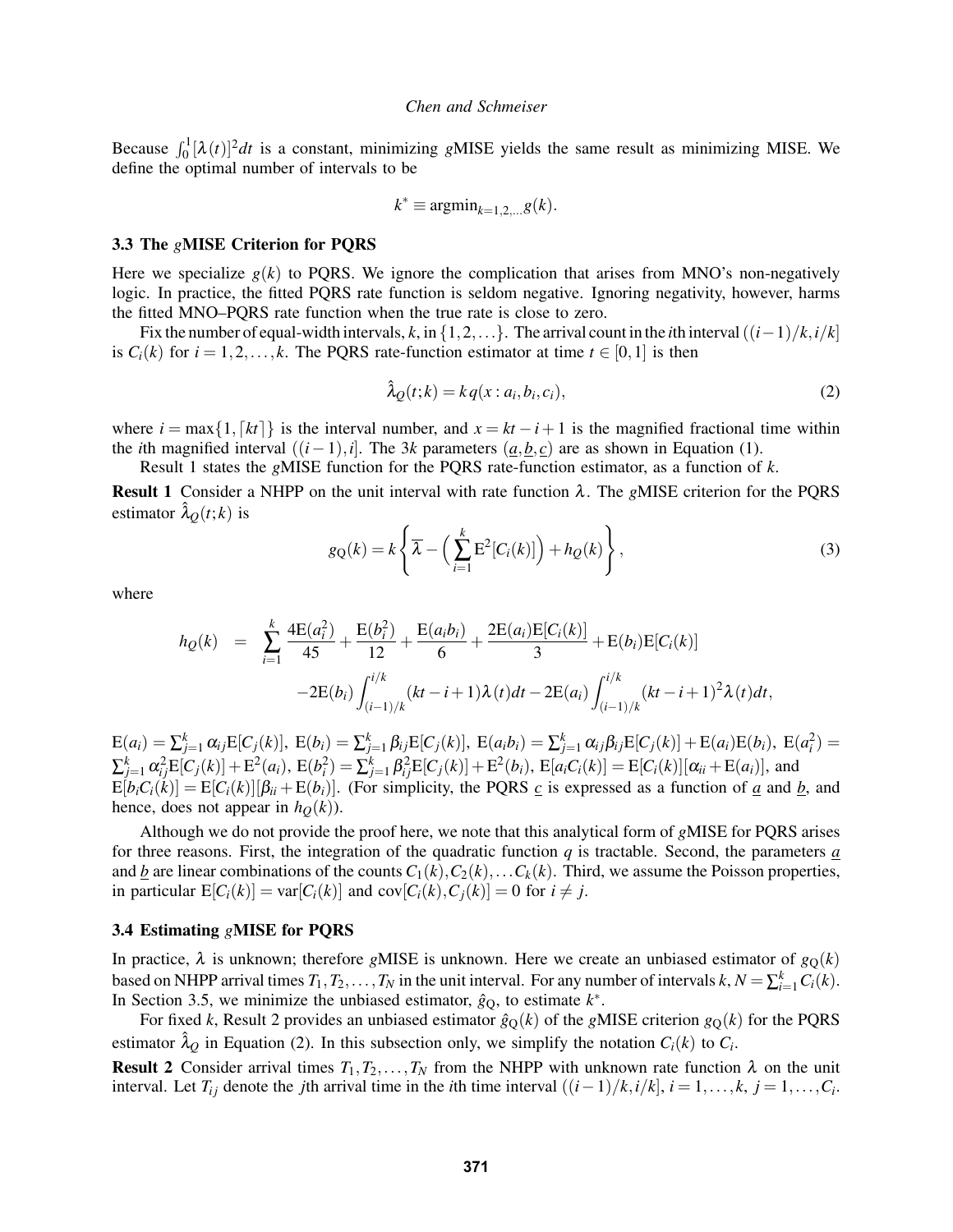An unbiased estimator of *gMISE*, shown in Equation [\(3\)](#page-3-5), for the PQRS rate-function estimator  $\lambda_Q(t; k)$  is

$$
\hat{g}_{Q}(k) = k \left\{ 2N - \left( \sum_{i=1}^{k} C_i^2 \right) + \hat{h}_Q(k) \right\},\
$$

where

$$
\hat{h}_Q(k) = \sum_{i=1}^k \frac{4a_i^2}{45} + \frac{b_i^2}{12} + \frac{a_ib_i}{6} \n-2(a_i - \alpha_{ii}) \left[ k^2 \left( \sum_{j=1}^{C_i} T_{ij}^2 \right) - 2k(i-1) \left( \sum_{j=1}^{C_i} T_{ij} \right) + \left( i^2 - 2i + \frac{2}{3} \right) C_i \right] \n-2(b_i - \beta_{ii}) \left[ k \left( \sum_{j=1}^{C_i} T_{ij} \right) - \left( i - \frac{1}{2} \right) C_i \right].
$$

We provide no proof here, but Result [2](#page-3-3) depends upon two logic threads. First, any (unordered) arrival time in the *i*th interval has density function  $\lambda(t)/E(C_i)$  for  $(i-1)/k \le t \le i/k$ . Therefore,  $\sum_{j=1}^{C_i} T_{ij}$  and  $\sum_{j=1}^{C_i} T_{ij}^2$ are unbiased estimators for  $\int_{(i-1)/k}^{i/k} t \lambda(t) dt$  and  $\int_{(i-1)/k}^{i/k} t^2 \lambda(t) dt$ , respectively. Second, Section 3.2 of Chen and Schmeiser (2018) says that  $\hat{g}_C = k(2N - \sum_{i=1}^k C_i^2)$  is an unbiased estimator for  $g_C = k[\overline{\lambda} - \sum_{i=1}^k E^2(C_i)].$ In addition, the proof uses  $C_i$  as an unbiased estimator for  $E(C_i)$ ,  $C_i^2 - C_i$  unbiased for  $E^2(C_i)$ ,  $(a_iC_i - a_{ii}C_i)$ unbiased for  $E(a_i)E(C_i)$ , and  $(b_iC_i - \beta_{ii}C_i)$  unbiased for  $E(b_i)E(C_i)$ .

The estimator  $\hat{g}_Q$  is similar to the unbiased piecewise-constant result in Chen and Schmeiser (2018), where the unbiased estimator is  $\hat{g}_C$ . The additional term is an unbiased estimator of  $kh_Q(k)$  in Equation [\(3\)](#page-3-5).

# <span id="page-4-0"></span>3.5 Estimating *k* ∗

We now turn to estimating  $k^* \equiv \arg\min_{k=1,2,...} g_Q(k)$ , the MISE-optimal number of intervals, using the unbiased estimated *gMISE* values  $\hat{g}_Q(k)$ . For piecewise-constant (PC) rate functions, Chen and Schmeiser  $(2018)$  use the GM  $\hat{k}_{\text{C}}^*(GM) \equiv \text{argmin}_{k=1,2,...} \hat{g}_{\text{C}}(k)$ . The analogy for PQRS is  $\hat{k}_{\text{Q}}^*(GM) \equiv \text{argmin}_{k=1,2,...} \hat{g}_{\text{Q}}(k)$ .

For eight Monte Carlo realizations from the shown cyclic rate function (solid curve), Figure [1](#page-5-0) shows  $\hat{k}_{\text{Q}}^*(GM)$  and the associated MNO-PQRS fit (dash curve). The optimal number of intervals is  $k^* = 4$ . Four of the eight realizations yield  $\hat{k}_Q^*(GM)$  values of three, four, and five, with corresponding good fits. The other four realizations lie in the distribution's long right tail, with corresponding fitted rate functions with undesirable fluctuations. The implication is that avoiding large numbers of intervals is good. Therefore, we now discuss alternatives to the global minimum. That is, we consider alternative definitions of  $\hat{k}^*$ .

As a guiding principle,  $\hat{k}^*$  needs to be defined so that  $\hat{g}(\hat{k}^*)$  is a local minimum. Then alternatives to the global minimum exist whenever the global minimum is not the only local minimum. Pasupathy and Schmeiser (2010), in using MSER (Marginal Standard Error Rule) estimators to choose the amount of initial data to delete in steady-state simulation, compare two alternatives to the global minimum. The simpler is the leftmost local minimum (LLM). More complicated, and therefore stated explicitly in Appendix [B,](#page-9-1) is the leftmost local minimum of the local minima (LLM2). We add a third alternative,  $\hat{k}_Q^*(LLM2-PC)$ , which constrains the LLM2 search to the range  $\{1, 2, ..., \hat{k}_C^*(LLM2)\}\)$ , where  $\hat{k}_C^*(LLM2)$  is the LLM2 of  $\hat{g}_C$  for PC rate functions. From their definitions, for every realization  $\hat{k}_Q^*(LLM) \leq \hat{k}_Q^*(LLM2\text{-PC}) \leq \hat{k}_Q^*(LLM2) \leq \hat{k}_Q^*(GM)$ . Therefore, LLM, LLM2-PC, and LLM2, are heuristics having less right tail than the statistical distribution of  $\hat k_Q^*(GM)$ . As  $\overline\lambda$  goes to infinity,  $\hat g_Q(k)$  converges to  $g_Q(k)$ , and all four alternatives converge to their analogies of *g*Q. Therefore, asymptotically the global minimum is the safest alternative, despite not performing well when  $\lambda$  is small.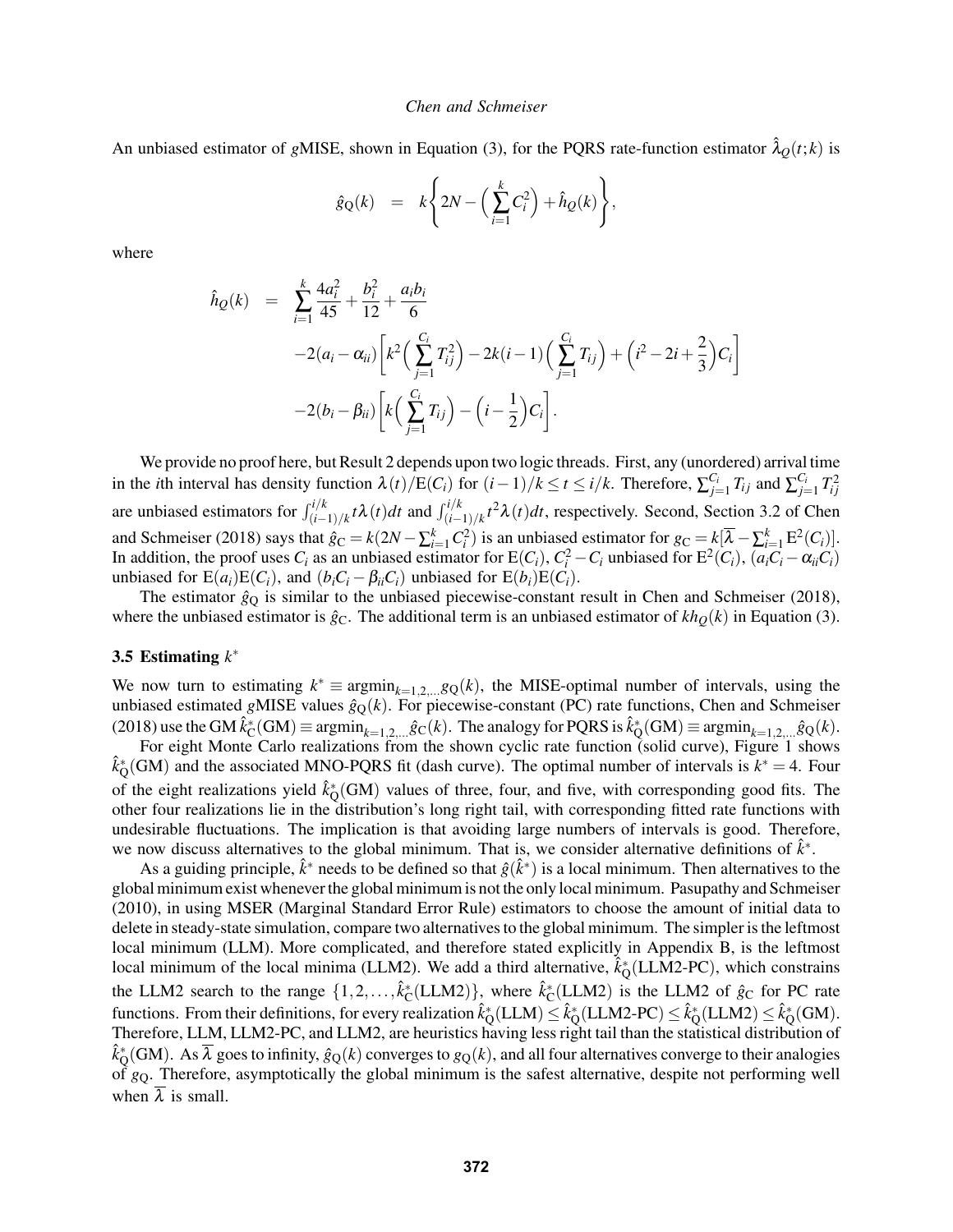*Chen and Schmeiser*



<span id="page-5-0"></span>Figure 1: Eight realizations of the MNO-PQRS fit using the global-minimum estimated number of intervals.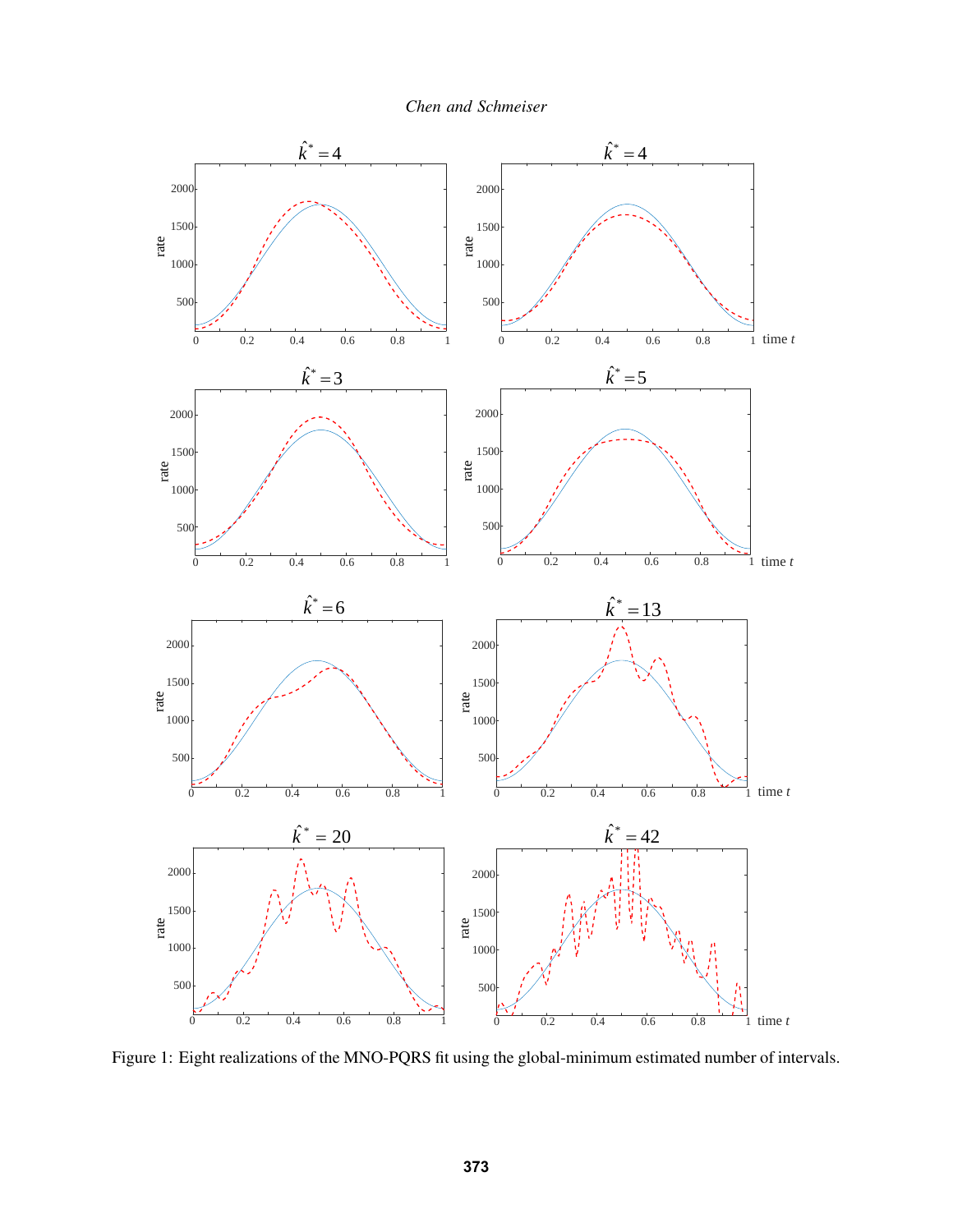## 4 EMPIRICAL RESULTS

We now provide empirical results, based on the two rate-function examples in Section [4.1.](#page-6-0) In Section [4.2](#page-6-1) we compare piecewise-constant, I-SMOOTH(1), and PQRS models using the *g*MISE function. In Section [4.3](#page-7-0) we compare the  $k^*$  estimation alternatives.

## <span id="page-6-0"></span>4.1 An Example Rate Function

To make various comparisons, both numerical and Monte Carlo, we use the cosine rate function

$$
\lambda(t) = \mu + \delta \cos(2\pi(\eta t + \xi))
$$

over the unit interval. The parameters  $\mu$ ,  $\delta$ ,  $\xi$ , and  $\eta$  are the overall mean, amplitude, phase, and frequency, respectively. Since  $\lambda(t)$  must be nonnegative,  $|\delta| \leq \mu$ . Chen and Schmeiser (1992) propose an inverse-transformation method to generate arrival times from a NHPP with the cosine rate function.

We consider two examples. Both use parameter values  $\mu = \overline{\lambda} - \delta[\sin(2\pi(\eta + \xi)) - \sin(2\pi\xi)]/(2\pi\eta)$ (so that the mean number of arrivals is  $\overline{\lambda}$ ),  $\delta = .8\overline{\lambda}$ , and  $\xi = 0.5$ . Example 1 is Context 0 (cyclic) with  $\eta = 1$ . Example 2 is Context 4 (finite horizon with no specified end-time rate) with  $\eta = 0.5$ .

#### <span id="page-6-1"></span>4.2 Comparison Over Rate-Function Models

We compare  $k^*$  and gMISE for the piecewise-constant, I-SMOOTH(1), and PQRS rate-function estimators in Table [1](#page-6-2) using Example 1. Column 1 is the  $\overline{\lambda}$  value; Columns 2 to 4 are the value of  $k^*$  for the three rate-function estimators; and Columns 5 to 7 are the corresponding scaled *gMISE* criterion,  $g(k^*)/(\overline{\lambda}^2)$ . The entries are printed up to the digit that shows the differences.

For all  $\overline{\lambda}$  values, the  $k^*$  values decrease from piecewise constant, to I-SMOOTH(1), to PQRS. The gMISE values decrease similarly; Chen and Schmeiser (2018) derived the *gMISE*  $g_C(k) = k\{\overline{\lambda} - \sum_{i=1}^k E^2[C_i(k)]\}$ for piecewise-constant rate functions; the I-SMOOTH(1) *gMISE*  $g_S(k)$  is in Appendix [A.](#page-9-0) The comparison between piecewise constant and PQRS is explicit, being the  $kh<sub>O</sub>(k)$  term in Result [1.](#page-3-2) (Similarly, the difference between the piecewise-constant and I-SMOOTH(1) *g*MISE is *khS*(*k*) in Appendix [A.](#page-9-0)) Both decreases makes sense in that these rate-function models use *k*, 2*k*, and 3*k* parameters, respectively.

For all three rate-function estimators, the optimal MISE criterion goes to zero as the mean number of arrivals increases. From Table [1,](#page-6-2)  $g(k^*)/\overline{\lambda}^2$  decreases to the constant −1.32. Here, for Example 1,  $\int_0^1 [\lambda(t)]^2 dt = 1.32\overline{\lambda}^2$ , and hence, the limiting value of the optimal MISE criterion is  $g(k^*) + \int_0^1 [\lambda(t)]^2 dt = 0$ . That is, all three models (using their own optimal number of intervals) converge to the true rate function λ at the same speed. For finite  $\overline{\lambda}$ , however, the relative  $g(k^*)$  differences among the three models decrease as  $\lambda$  increases, as shown in the last three columns of Table [1.](#page-6-2)

|  |  |                                           |  |  | Table 1: Using Example 1, comparisons of the MISE-optimal grouping for piecewise-constant, I- |  |
|--|--|-------------------------------------------|--|--|-----------------------------------------------------------------------------------------------|--|
|  |  | SMOOTH(1), and PQRS rate-function models. |  |  |                                                                                               |  |

<span id="page-6-2"></span>

|                      |                       | $k^*$         |             |                       | $g(k^*)$      |             |  |  |
|----------------------|-----------------------|---------------|-------------|-----------------------|---------------|-------------|--|--|
| $\overline{\lambda}$ | piecewise<br>constant | $I-SMOOTH(1)$ | <b>PORS</b> | piecewise<br>constant | $I-SMOOTH(1)$ | <b>PORS</b> |  |  |
|                      |                       |               |             | $\theta$              | 0             | 0           |  |  |
| 10                   | 3                     | 3             | 3           | $-0.92$               | $-0.94$       | $-0.95$     |  |  |
| $10^{2}$             | 6                     | 4             | 3           | $-1.23$               | $-1.26$       | $-1.28$     |  |  |
| 10 <sup>3</sup>      | 13                    | 8             | 4           | $-1.301$              | $-1.307$      | $-1.315$    |  |  |
| $10^{4}$             | 28                    | 17            |             | $-1.316$              | $-1.317$      | $-1.319$    |  |  |
| $10^{5}$             | 59                    | 36            |             | $-1.3191$             | $-1.3194$     | $-1.3199$   |  |  |
| $10^{6}$             | 128                   | 78            | Q           | $-1.31981$            | $-1.31987$    | $-1.31999$  |  |  |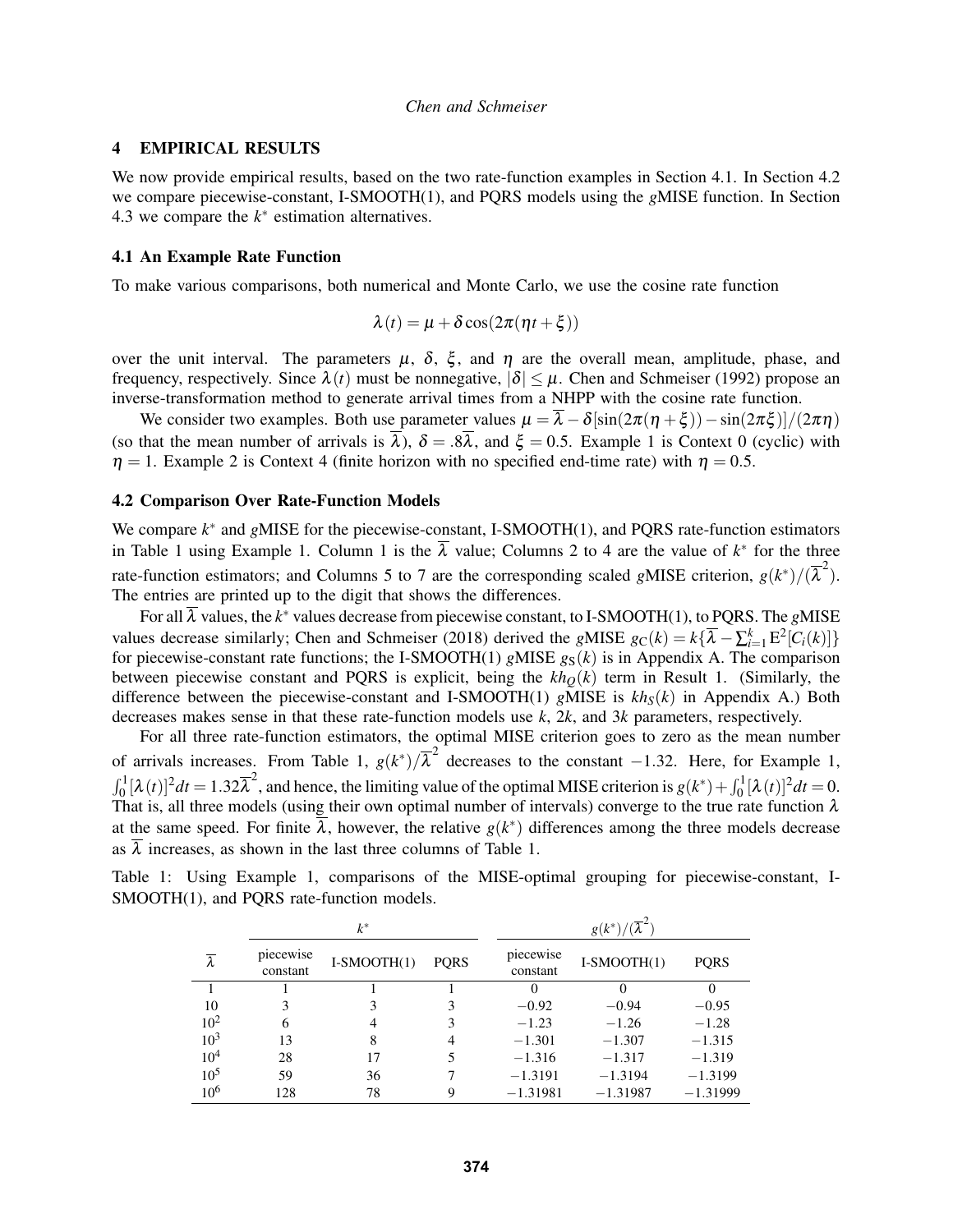In addition to having better *g*MISE values, PQRS has three other advantages. First, the PQRS rate function is continuous. Second, I-SMOOTH requires a stopping rule. Third, the PQRS *k*<sup>∗</sup> grows very slowly with  $\overline{\lambda}$ ; its 3*k*<sup>\*</sup> parameters are fewer than the optimal number of parameters for piecewise constant and I-SMOOTH(1) when  $\overline{\lambda}$  is one thousand or bigger. In addition to parsimony, using fewer intervals reduces the probability of empty cells.

# <span id="page-7-0"></span>4.3 Comparison of ˆ*k* <sup>∗</sup> Alternatives

Here we compare four PQRS  $\hat{k}^*$  alternatives: GM, LLM, LLM2, and LLM2-PC. Simulation experiments are run with 1000 replications using Examples 1 and 2. The Monte Carlo results are correct within one unit of the right-most displayed digit.

The results are shown in Tables [2](#page-7-1) and [3.](#page-8-0) In both tables, Column one is the mean number of arrivals,  $\overline{\lambda}$ ; Column two is the true MISE-optimal number of intervals,  $k^*$ ; Columns three and four are the estimated mean and standard deviation of  $\hat{k}^*$ ; Column five is the estimated mean squared error of  $\hat{k}^*$  divided by  $(k^*)^2$ ; Column six is the estimated scaled excess *gMISE* (SE-*gMISE*) multiplied by  $\overline{\lambda}$ ; and Column seven is the maximum observed value of  $\hat{k}^*$  over 1000 replications. (Chen and Schmeiser (2018) define  $\text{SE-gMISE} = \{ \text{E}[g(\hat{k}^*)] - g(k^*) \}^2 / \overline{\lambda}^2.$ 

Table [2](#page-7-1) shows that for this cyclic example, LLM performs badly by highly under estimating *k* ∗ ; worse, its SE-gMISE does not go to zero as  $\overline{\lambda}$  goes to infinity. This is because  $k = 1$  is a local minimum of the PQRS gMISE in this example. Compared to the global minimum  $\hat{k}^*$ , the LLM2 estimator has lower bias and reduces 44% to 58% of  $\hat{k}^*$ 's standard deviation; the mean squared error mse $(\hat{k}^*)$  is reduced for 67% to 83%. This substantial improvement is also shown in SE-*g*MISE. Although SE-*g*MISE decreases with  $\overline{\lambda}$  for both the global minimum and LLM2, the limiting value (SE-*gMISE*) $\overline{\lambda}$  of LLM2 is lower. The maximum observed value max $(\hat{k}^*)$  of LLM2 is about an half of that of the global minimum, showing that the distribution of LLM2 has a shorter right tail. Hence, LLM2 is an obvious improvement of the global minimum. LLM2-PC performs better than LLM2 when  $\overline{\lambda}$  is small. For  $\overline{\lambda}$  being 10 thousand or higher, the LLM2-PC and LLM2 have the same results. Hence, we conclude that the LLM2-PC performs the best.

<span id="page-7-1"></span>

|                  | $\overline{\lambda}$ | $k^*$          | $E(\hat{k}^*)$ | $std(\hat{k}^*)$ | $\text{mse}(\hat{k}^*)/(k^*)^2$ | $(SE-gMISE)\overline{\lambda}$ | $max(\hat{k}^*)$ |
|------------------|----------------------|----------------|----------------|------------------|---------------------------------|--------------------------------|------------------|
|                  | $10^{2}$             | 3              | 4.3            | 2.9              | 1.11                            | 1.20                           | 38               |
|                  | $10^{3}$             | 4              | 4.9            | 3.2              | 0.71                            | 1.88                           | 42               |
| <b>GM</b>        | $10^{4}$             | 5              | 5.9            | 3.1              | 0.41                            | 1.71                           | 43               |
|                  | $10^{5}$             | 7              | 7.6            | 3.3              | 0.23                            | 2.00                           | 50               |
|                  | $10^{6}$             | 9              | 9.4            | 2.7              | 0.09                            | 1.69                           | 35               |
|                  | $10^{2}$             | 3              | 1.4            | $\overline{1.0}$ | 0.4                             | $\overline{25}$                | $\overline{7}$   |
|                  | $10^{3}$             | 4              | 1.4            | 1.1              | 0.5                             | 271                            | $\tau$           |
| <b>LLM</b>       | $10^{4}$             | 5              | 1.5            | 1.4              | 0.6                             | 2,757                          | 7                |
|                  | $10^{5}$             | 7              | 1.8            | 1.9              | 0.6                             | 26,746                         | 9                |
|                  | $10^{6}$             | 9              | 1.9            | 2.3              | 0.7                             | 277,111                        | 12               |
|                  | $10^{2}$             | 3              | 3.8            | 1.3              | 0.25                            | 0.60                           | 11               |
|                  | $10^{3}$             | $\overline{4}$ | 4.4            | 1.4              | 0.14                            | 1.35                           | 15               |
| LLM <sub>2</sub> | $10^{4}$             | 5              | 5.4            | 1.4              | 0.08                            | 1.17                           | 15               |
|                  | $10^{5}$             | 7              | 6.9            | 1.4              | 0.04                            | 1.30                           | 14               |
|                  | $10^{6}$             | 9              | 8.9            | 1.5              | 0.03                            | 1.39                           | 16               |
|                  | $10^{2}$             | 3              | 3.6            | 1.0              | 0.15                            | 0.43                           | 11               |
|                  | $10^{3}$             | 4              | 4.4            | 1.3              | 0.11                            | 1.29                           | 13               |
| LLM2-PC          | 10 <sup>4</sup>      | 5              | 5.4            | 1.4              | 0.08                            | 1.17                           | 15               |
|                  | $10^{5}$             | 7              | 6.9            | 1.4              | 0.04                            | 1.30                           | 14               |
|                  | $10^{6}$             | 9              | 8.9            | 1.5              | 0.03                            | 1.39                           | 16               |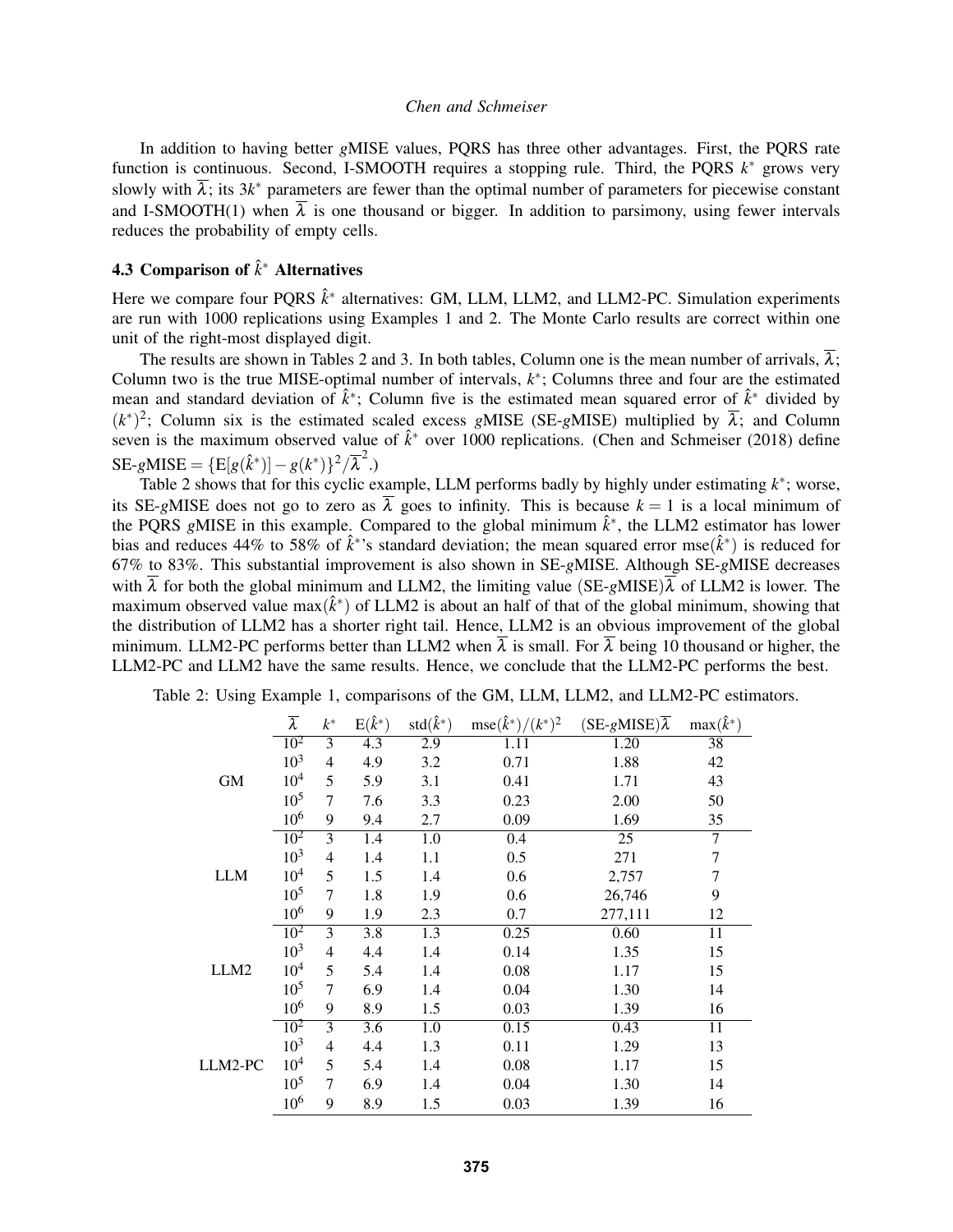Table [3](#page-8-0) shows that for the finite-horizon example, LLM does not perform as badly as in Table [2.](#page-7-1) However, LLM still under estimates *k* ∗ . Compared to the global minimum, LLM2 reduces 0% to 78%, 28% to 42% and 49% to 74% of  $\hat{k}^*$ 's bias, standard deviation and mean square error, respectively. The  $(SE-gMISE)\overline{\lambda}$  of LLM2 is lower than that of the global minimum for all  $\overline{\lambda}$  values shown. The LLM2-PC performs slightly better than LLM2 when  $\overline{\lambda}$  is less than 100 thousand.

Both Tables [2](#page-7-1) and [3](#page-8-0) show that LLM2 and LLM2-PC are substantially better than the GM  $\hat{k}^*$  in terms of the bias, variance, and extreme value; LLM2-PC performs slightly better than LLM2 when  $\overline{\lambda}$  is small.

Table 3: Using Example 2, comparisons of the GM, LLM, LLM2, and LLM2-PC estimators.

<span id="page-8-0"></span>

|                  | $\overline{\lambda}$ | $k^\ast$       | $E(\hat{k}^*)$ | $std(\hat{k}^*)$ | $\text{mse}(\hat{k}^*)/(k^*)^2$ | $(SE-gMISE)\overline{\lambda}$ | $\max(\hat{k}^*)$ |
|------------------|----------------------|----------------|----------------|------------------|---------------------------------|--------------------------------|-------------------|
|                  | $10^{2}$             | $\overline{2}$ | 3.2            | 3.1              | 2.9                             | 1.47                           | 37                |
|                  | $10^{3}$             | $\overline{4}$ | 4.4            | 3.1              | 0.6                             | 1.87                           | 27                |
| <b>GM</b>        | $10^{4}$             | 6              | 6.3            | 3.3              | 0.3                             | 1.77                           | 36                |
|                  | $10^{5}$             | 8              | 9.1            | 3.6              | 0.2                             | 2.10                           | 36                |
|                  | $10^{6}$             | 12             | 12.5           | 3.3              | 0.1                             | 1.96                           | 36                |
|                  | $10^{2}$             | $\overline{2}$ | 2.2            | 0.6              | 0.09                            | 0.29                           | $\overline{5}$    |
|                  | $10^{3}$             | 4              | 2.5            | 0.9              | 0.20                            | 1.68                           | 6                 |
| <b>LLM</b>       | 10 <sup>4</sup>      | 6              | 4.6            | 1.3              | 0.10                            | 5.52                           | 9                 |
|                  | $10^{5}$             | 8              | 7.3            | 1.2              | 0.03                            | 1.70                           | 12                |
|                  | $10^{6}$             | 12             | 10.2           | 1.4              | 0.04                            | 2.94                           | 16                |
|                  | $10^{2}$             | $\overline{2}$ | 2.8            | 1.5              | 0.73                            | 0.92                           | 15                |
|                  | $10^{3}$             | 4              | 3.9            | 1.9              | 0.23                            | 1.41                           | 18                |
| LLM <sub>2</sub> | $10^{4}$             | 6              | 5.7            | 1.8              | 0.10                            | 1.19                           | 18                |
|                  | $10^{5}$             | 8              | 8.2            | 2.1              | 0.07                            | 1.50                           | 19                |
|                  | $10^{6}$             | 12             | 11.8           | 2.4              | 0.04                            | 1.60                           | 24                |
|                  | $10^{2}$             | 2              | 2.4            | 1.0              | 0.30                            | 0.44                           | 15                |
|                  | $10^{3}$             | 4              | 3.6            | 1.6              | 0.16                            | 1.23                           | 12                |
| LLM2-PC          | $10^{4}$             | 6              | 5.6            | 1.7              | 0.08                            | 1.12                           | 14                |
|                  | $10^{5}$             | 8              | 8.2            | 2.1              | 0.07                            | 1.50                           | 19                |
|                  | $10^{6}$             | 12             | 11.8           | 2.4              | 0.04                            | 1.60                           | 24                |

## 5 DISCUSSION

We consider using the MNO–PORS model to estimate the rate function of a NHPP from a set of arrival times. Our topic is how to estimate an appropriate number of time intervals using the given arrival times. For *k* intervals we derive the *gMISE* criterion  $g<sub>O</sub>(k)$ , present an unbiased estimator  $\hat{g}<sub>O</sub>(k)$ , and recommend the LLM2-PC heuristic for estimating  $k^*$ , the global minimum of  $g_Q(k)$ , using the  $\hat{g}_Q(k)$  values.

Our Poisson assumption works in practice in two ways. First, the Poisson conditions often are a good approximation to reality; Poisson-distributed and independent interval counts arise simply from entities not coordinating with each other. Further, merged (superposed) non-Poisson point processes are (with few conditions) asymptotically Poisson (Cinlar 1972). Second—conditional upon a set of arrival times—our intuition is that the value of  $k^*$  is not sensitive to small violations of the Poisson assumptions. Sensitivity to the Poisson assumption and derivations for non-Poisson processes are topics of interest.

## ACKNOWLEDGMENT

This research was partially supported by Taiwan's Ministry of Science and Technology through Project MOST105-2221-E-033-050-MY3.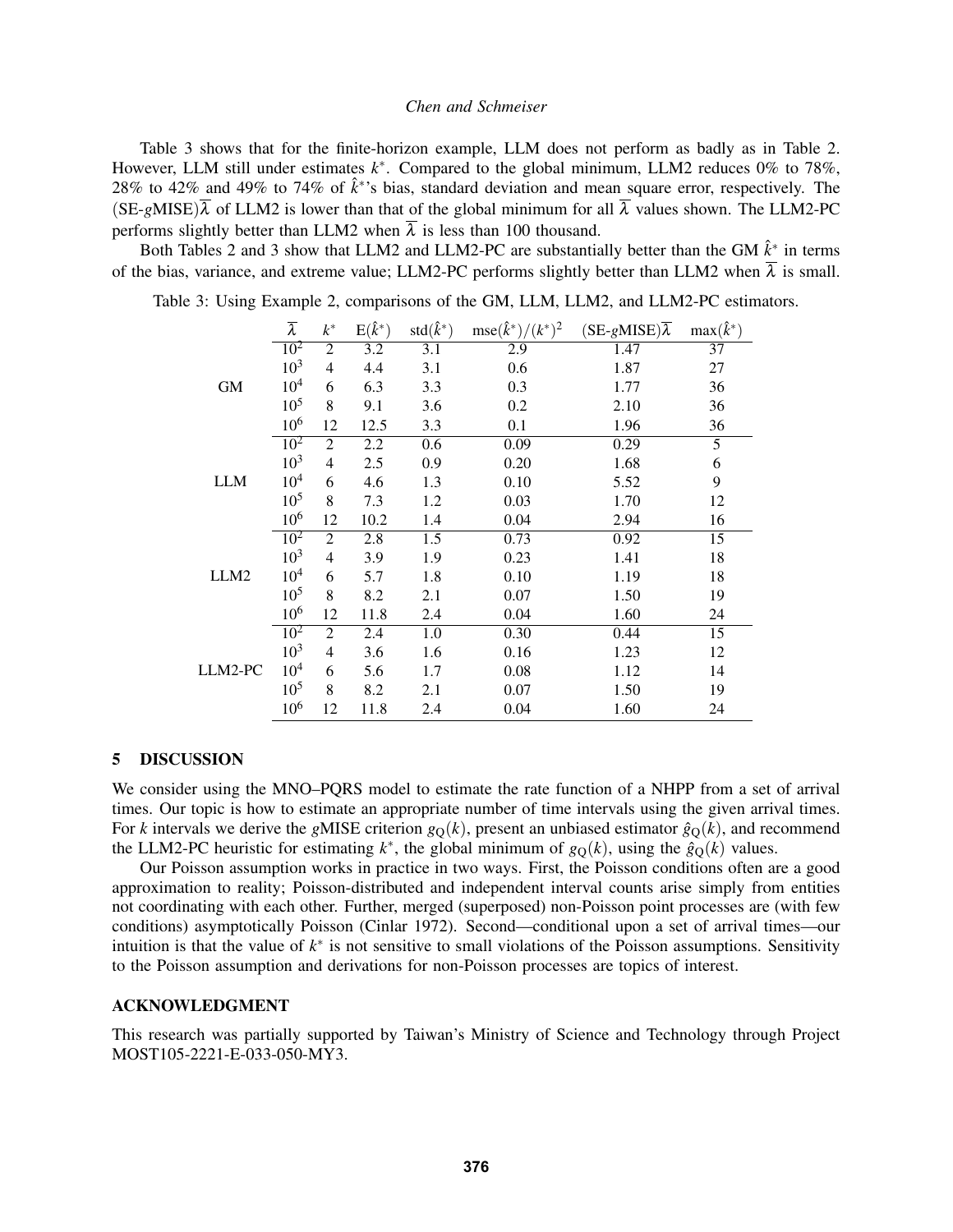## <span id="page-9-0"></span>A I-SMOOTH AND *g*MISE FOR I-SMOOTH(1)

After reviewing I-SMOOTH, we state the *g*MISE criterion for I-SMOOTH(1). As in Section [3,](#page-1-0) assume the arrival times lie in interval  $[0, k]$  for fitting and in  $[0, 1]$  for determining k.

Chen and Schmeiser (2011, 2013) introduce I-SMOOTH, which smooths a piecewise-constant function with rates  $\lambda_i = C_i(k)$ ,  $i = 1, ..., k$ , for *k* consecutive unit intervals. I-SMOOTH iteratively (the "I") smooths (the "SMOOTH") a piecewise-constant function by bisecting time intervals to obtain an updated piecewiseconstant function with twice as many intervals. At each iteration, each interval's integral is maintained by decreasing the left half's rate by γ*<sup>i</sup>* while increasing the right half's rate by γ*<sup>i</sup>* . The value of γ*<sup>i</sup>* is chosen to minimize the sum of squared second differences of the new rates. The γ*<sup>i</sup>* values depend upon which of ten contexts applies: cyclic-horizon and nine finite-horizon contexts (caused by allowing zero, one, or two fixed rates on each of the left and right ends). At each iteration, negative rates are avoided by limiting  $|\gamma_i|$ to being no more than the current rate.

We now discuss the *gMISE* criterion for the I-SMOOTH(1) rate-function estimator  $\hat{\lambda}_S$ . For a fixed value of  $k$ ,  $\hat{\lambda}_s$  in the unit time interval is

$$
\hat{\lambda}_S(t;k) = \begin{cases} k[C_i(k) - \gamma_i] & \text{for } (i-1)/k < t \le (2i-1)/(2k) \\ k[C_i(k) + \gamma_i] & \text{for } (2i-1)/(2k) < t \le i/k \end{cases}
$$

for  $i = 1, 2, \ldots, k$ . The increment  $\gamma_i = \sum_{j=1}^k w_{ij} C_j(k)$ , where the constant weights  $w_{ij}$ 's depend only on the context, as shown in Chen and Schmeiser (2013).

<span id="page-9-2"></span>Result [3](#page-9-2) shows the *g*MISE criterion for the I-SMOOTH(1) rate-function estimator. Result 3 Consider a NHPP on the unit interval with rate function λ. The *g*MISE criterion for the I-SMOOTH(1) estimator  $\hat{\lambda}_S(t;k)$  is  $g_S(k) = k \left\{ \overline{\lambda} - \sum_{i=1}^k E^2[C_i(k)] + h_S(k) \right\}$ , where

$$
h_S(k) = \sum_{i=1}^k \left\{ \sum_{j=1}^k w_{ij}^2 \mathbb{E}[C_j(k)] + \left( \sum_{j=1}^k w_{ij} \mathbb{E}[C_j(k)] \right)^2 + 2 \left( \sum_{j=1}^k w_{ij} \mathbb{E}[C_j(k)] \right) \left( \mathbb{E}[C_{2i-1}(2k)] - \mathbb{E}[C_{2i}(2k)] \right) \right\}.
$$

The proof of Result [3](#page-9-2) is similar to that for the piecewise-constant estimator in Chen and Schmeiser (2018). The term  $h<sub>S</sub>(k)$  could be estimated analogously to  $h<sub>O</sub>(k)$  for PQRS using individual arrival times.

#### <span id="page-9-1"></span>B LLM2 COMPUTER CODE

Subroutine llm2 is logic for the LLM2 (leftmost minimum of the local minima) of ghat, an external function. The argmin is  $k11m2$ ; its function value is  $y11m2$ . The maximum allowed value of  $k11m2$  is kmax, a user-specified parameter. As used in Section [3.5,](#page-4-0) the external function is  $\hat{g}(k)$  and kllm2 is  $\hat{k}^*$ .

To read this Fortran as pseudocode, know the following. An exclamation point begins a comment. Variables beginning with i, j, k, l, m, and n are integers; all other variables are doubles. do loops are analogous to for loops. All variables are local, with no reliance upon earlier calls to  $1 \text{ m}$ .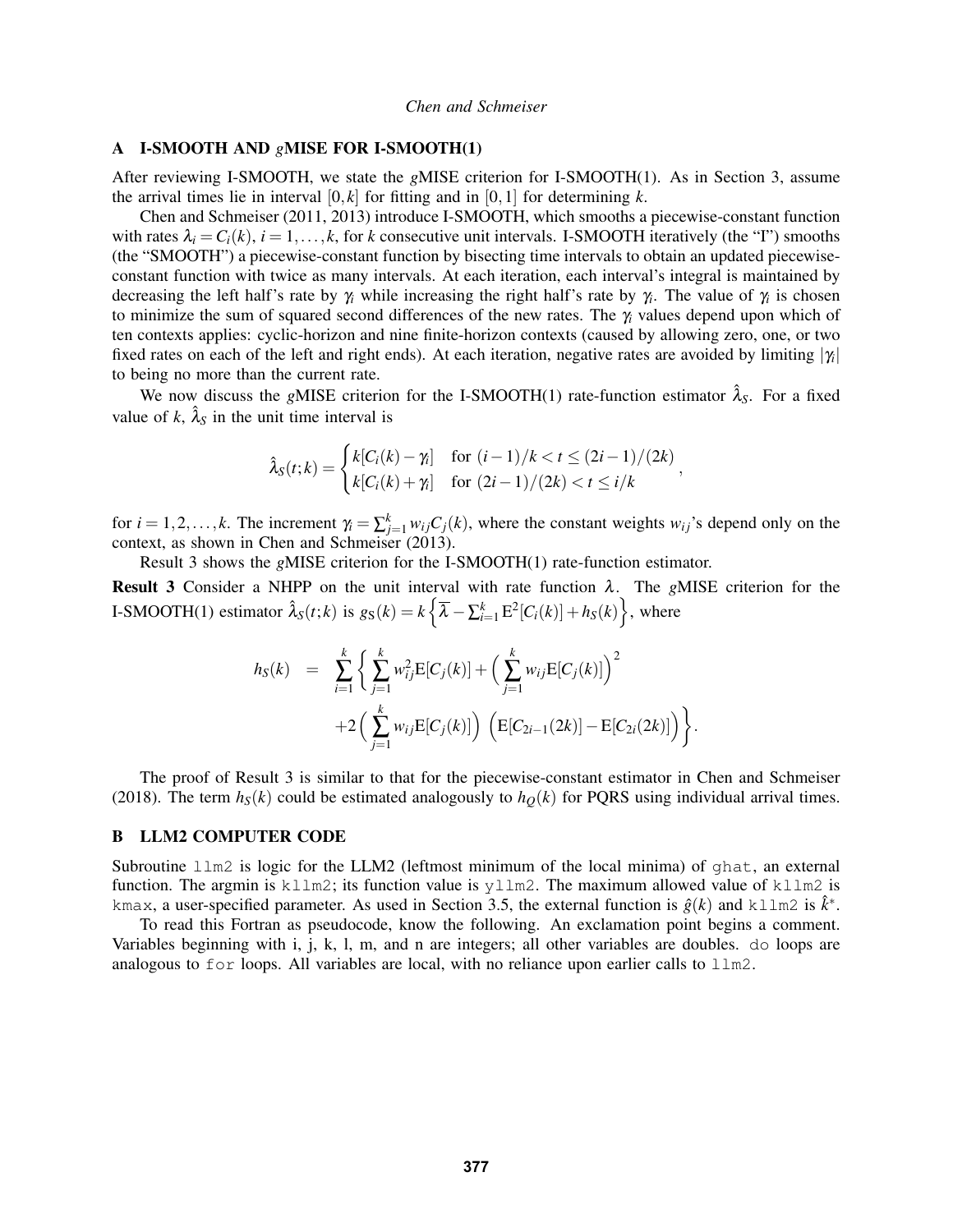```
subroutine llm2( kmax, kllm2, yllm2 )
! huifen chen and bruce schmeiser, february 15, 2019.
! find the location kllm2 of the Leftmost Local Minimum of
  the all Local Minima (llm2) of values ghat(k), k=1,2,\ldots.
! llm2 originated in pasupathy and schmeiser, wsc 2010.
! input parameter
! kmax: kllm2 belongs to {1,2,...,kmax}
! output parameters
! kllm2: llm2 location (decision variable)
! yllm2: kllm2 function value
! external function
! ghat(k): external application-specific function
! returning the objective function for argument k
implicit double precision (a-h,o-z)
implicit integer (i-n)
kllm2 = 0 ! kllm2 = 0 is an error code
if (kmax .lt. 1) return
       != == == now k > 0 == == ==y = qhat(1) ! get the first function value
kllm2 = 1 ! initialize llm2 location
yllm2 = y ! initialize llm2 value
if (kmax .eq. 1) return
endif
      != == == now k > 1 == == ==yold1 = y ! yold1 = ghat(1)y = ghat(2) ! get the second function value
if (y .lt. yold1) then
 kllm2 = 2 \cdot ! if k=2, then ghat(2) is a local minimum
 ylm2 = y ! ghat(2) less than ghat(1)
endif
if (kmax .eq. 2) return
endif
       != == == now k > 2 == == ==if (y .lt. yold1) kllm2 = -1! ghat(2) is not yet a local minimum
do k = 3, kmax ! loop over k
 yold2 = yold1 ! yold2 = qhat(k-2)yold1 = y ! yold1 = ghat(k-1)y = ghat(k) ! get this function value
  ! check whether yold1 is a local minimum
 if (yold1 .le. yold2 .and. yold1 .le. y) then
   if (kllm2 .ge. 1 .and. yold1 .ge. yllm2) return
   kllm2 = k - 1 ! update llm2 location
   yllm2 = yold1 ! update llm2 value
 endif
enddo
       != == == now k = kmax == == ==if (y .lt. yllm2) then
 kllm2 = kmax ! llm2 location is kmax
 yllm2 = y ! llm2 value is the global minimum
endif
return
end
```